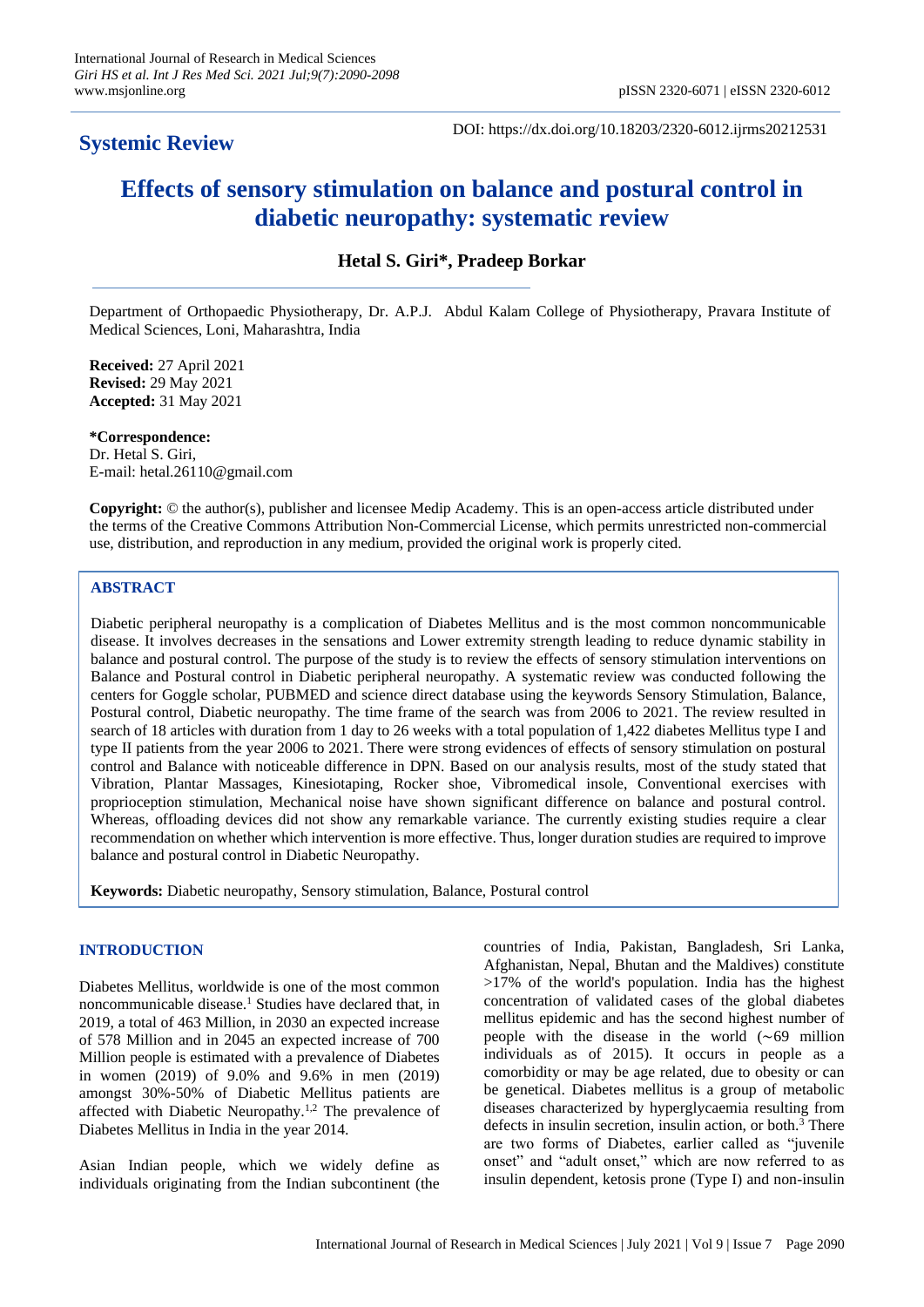dependent, ketosis resistant (Type II), both may occur in any age. Type I diabetes mellitus can be associated with or follow the viral infection with the insulin levels low or unmeasurable.<sup>4</sup> Type I diabetes patients have immunological factors, antibodies to islet cell surface membrane and cytoplasm present in the serum. Genetic factors may have an inadvertent role. In Type II diabetes, in response to a glucose stimulus there is a rise in circulating insulin levels, even though the timing of insulin release is abnormal.<sup>4</sup> Complications of diabetes mellitus includes diabetic neuropathy, nephropathy, retinopathy, macrovascular complications and miscellaneous complications out of which diabetic neuropathy is one the most common complication.<sup>6</sup>

Diabetic peripheral neuropathy is defined as the presence of symptoms and/or signs of peripheral nerve dysfunction in people with diabetes, after exclusion of other causes.<sup>5</sup> Diabetic neuropathy involves a combine abnormality of sensory, motor and autonomic nerve fibres.<sup>4</sup> There are different types of diabetic neuropathy in which Distal symmetric neuropathy is the most common form of nerve injury.<sup>7</sup> Distal symmetric neuropathy includes small and large peripheral nerve fibers. Paraesthesia, sensory loss and muscle weakness is caused due to large nerve fibers and small nerve fiber damage is associated with pain, anesthesia, foot ulcer, and autonomic symptoms.<sup>8</sup> Patients with diabetic neuropathy have decreased sensations and lower extremity strength which led to reduce dynamic stability in balance and postural control. The loss of vestibular and somatosensory sensations may also cause dependency in postural control.<sup>9</sup> However, constant and subconscious postural sway is required to achieve

appropriate postural stability, balance and postural control.<sup>10</sup>

Kineso taping, Placebo taping, electrical muscle stimulation, plantar massage, rough-textured surface, skin indentation, tactile stimulation, vibration, shoe's modification is few of the sensory stimulation therapies used. The contributors of postural control are direct contact of the bottom and body throughout standing still and plantar cutaneous information. $10$  The spatial and temporal data regarding pressure variations is transmitted via Plantar skin afferents.<sup>10</sup> This feedback is provided by low threshold mechanoreceptors that stimulates the action of Glabrous skin of the foot.<sup>10</sup> Previous studies state that Glabrous skin mechanoreceptors provides accurate data concerning small changes in force magnitude externally or internally and that human hair skin is a lot of sensitive to the tangential force than the normal forces.<sup>11,12</sup> Other interventions and strategies used to reduce the effects of diabetic neuropathy are guided practice of sensory input, strengthening and stretching, education on sensation loss and fall risk, instruction on home modification and introduction of assistive devices to minimize balance dysfunction.<sup>13</sup>

#### **METHODS**

#### *Protocol*

This systematic review is done to analyse the effects of sensory stimulation on balance and postural control in diabetic neuropathy.



**Figure 1: Selection process and result of titles, abstracts and articles reviewed.**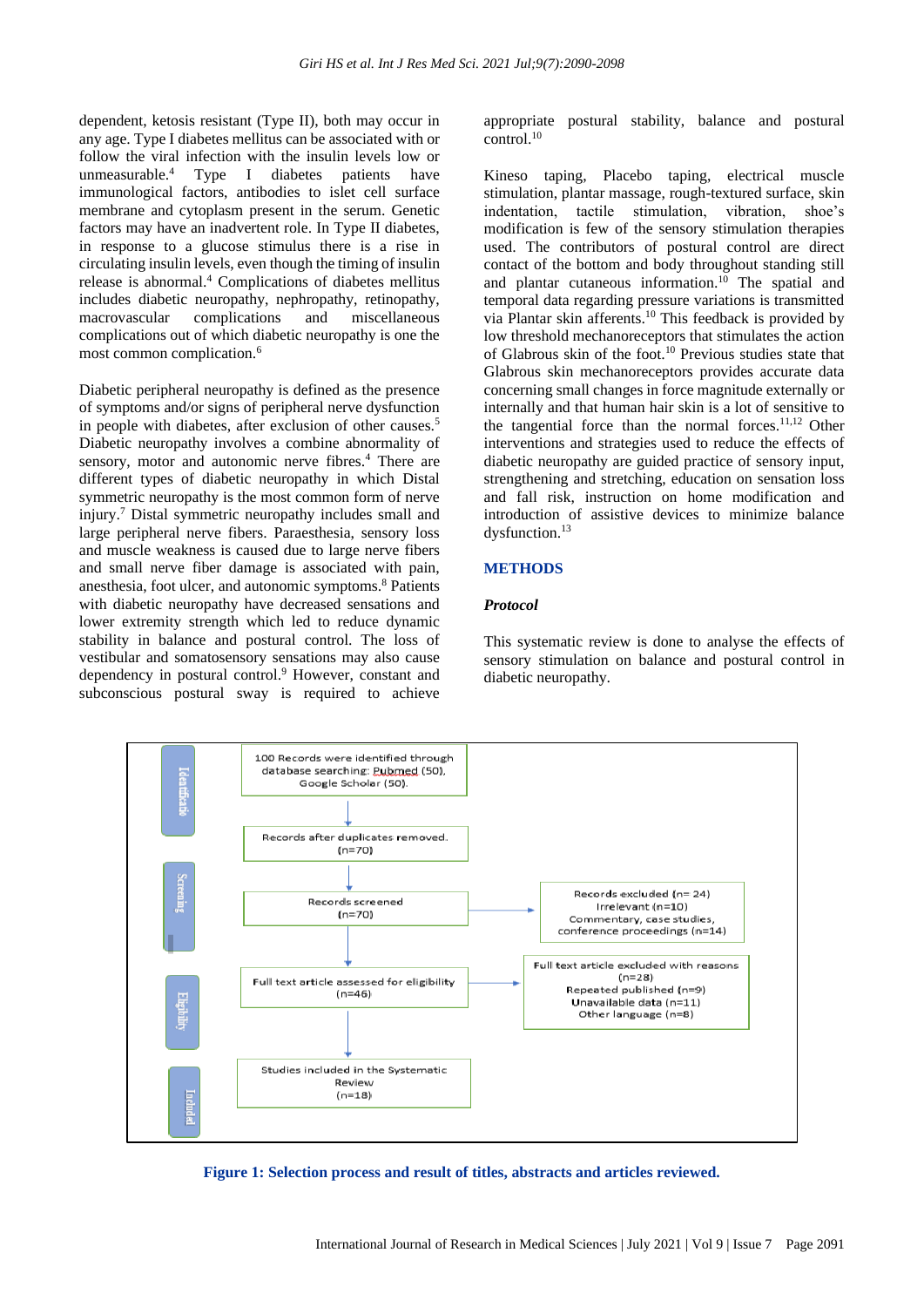#### *Eligibility criteria*

Inclusion criteria included full text articles, articles which are published in the last 15 years, other systematic reviews, cross-sectional studies, observational studies, randomized control trails, pilot study articles which include both genders and age group from 18-99, articles representing both Type I and Type II diabetes mellitus, articles that represent only physical therapy interventions. Exclusion Criteria included case reports, duplicate articles, articles with only abstracts. articles that represent other pharmacological intervention, surgical intervention, acupuncture.

#### *Search strategy*

Literature search was conducted using following sources: Google Scholar, Pubmed, Medline. The terms used for the search individually or combined are sensory stimulation, diabetic neuropathy, balance and postural control. The References of the published articles were also used to as an additional source for identification of other studies.

#### *Study selection and data extraction*

Once a study was selected based on the Abstract content, it was considered appropriate for the Systematic Review if the eligibility criteria was met. All the study designs were eligible for this review. A study was included if the study population consisted primarily of adults with diabetic peripheral neuropathy. Every research study was selected on the basis of inclusion and exclusion criteria.

The following data was extracted from the studies that were included author, title, name of the journal, study design, outcome measures, study population and gender, year of publication, conclusion and results.

#### *Data analysis*

After data extraction, a descriptive synthesis was performed taking in to account the study quality and its outcome measures.

# **RESULTS**

#### *Description of studies*

The search procedure resulted in 100 articles (n=50) articles from Pubmed and (n=50) from Google scholar. (n=70) articles were excluded after duplicate analysis. (n=24) articles were excluded for irrelevant, commentary, case studies, conference proceedings. (n=46) articles were assessed Full text reading and Eligibility criteria out of which (n= 28) Full text articles were excluded for the following reasons repeated published  $(n= 9)$ , Unavailable data (n=11) and Other language (n=8). Full review of (n= 18) articles were done. Finally, (n=18) Studies were selected for this Systematic Review. Figure (3) shows the Flow chart for the Studies included.

Table 1 consists of characteristics of the various studies used in this systematic review. studies included individuals with diabetes mellitus Type I and Type II. The total study population of 1,422 and an age group of 18-97 years. Both genders were taken into consideration for all the studies which ranged from the year 2006 to 2021.

#### *Intervention characteristics*

This systematic review includes the studies based on 12 different sensory based physical therapeutic intervention which are likely to improve the balance and postural control in patients with diabetic neuropathy. Interventions such as Kinesotaping, conventional exercises combined with touch, proprioception, visual and vestibular stimulation. electrical stimulation, plantar massages, offloading devices, whole body vibration, mechanical noise, foot and ankle devices, rocker shoe, vibromedical insoles. There was wide variation in regarding the type and quality of outcome measures used to measure the balance and postural control in the various studies.

#### *Balance*

The search for literature resulted in  $(n=13)$  articles that studied the effects of sensory stimulation on balance. All the interventions of these articles lasted from 1 day to 8 weeks in which few also included the follow up sessions. (n=4) articles divided their participants in to two intervention group and control group and (n=1) (Priplata et al) article divided the participants in to three groups as diabetes, stroke and healthy individuals. (n=2) articles were systematic review consisting a study of 5 and 11 articles. Remaining (n=6) articles didn't divide the participants at all. Every article required the time period from 30s to 1 hr 20 mins to carry out the intervention. The conclusions for all the articles are mentioned in the table 1 below.

#### *Postural control*

The search for literature resulted (n=5) articles that studied the effects of sensory stimuli on postural control. All the interventions in these articles lasted from 1 day to 26 weeks which included the before and after effects of the intervention. (n=1) articles divided the participants into two groups as Group A and Group B (Ibrahim et al).  $(n=1)$ article divided the participants into three groups healthy adult group (O), plantar sole deficit group (OD) and control Group (Y- Young healthy subjects) (Bernard-Demanze et al).  $(n=2)$  articles didn't divide the participants in any group. (n=1) article is a systematic review consisting a study of 8 articles. The conclusion and outcome measures for each article are mentioned in the table below.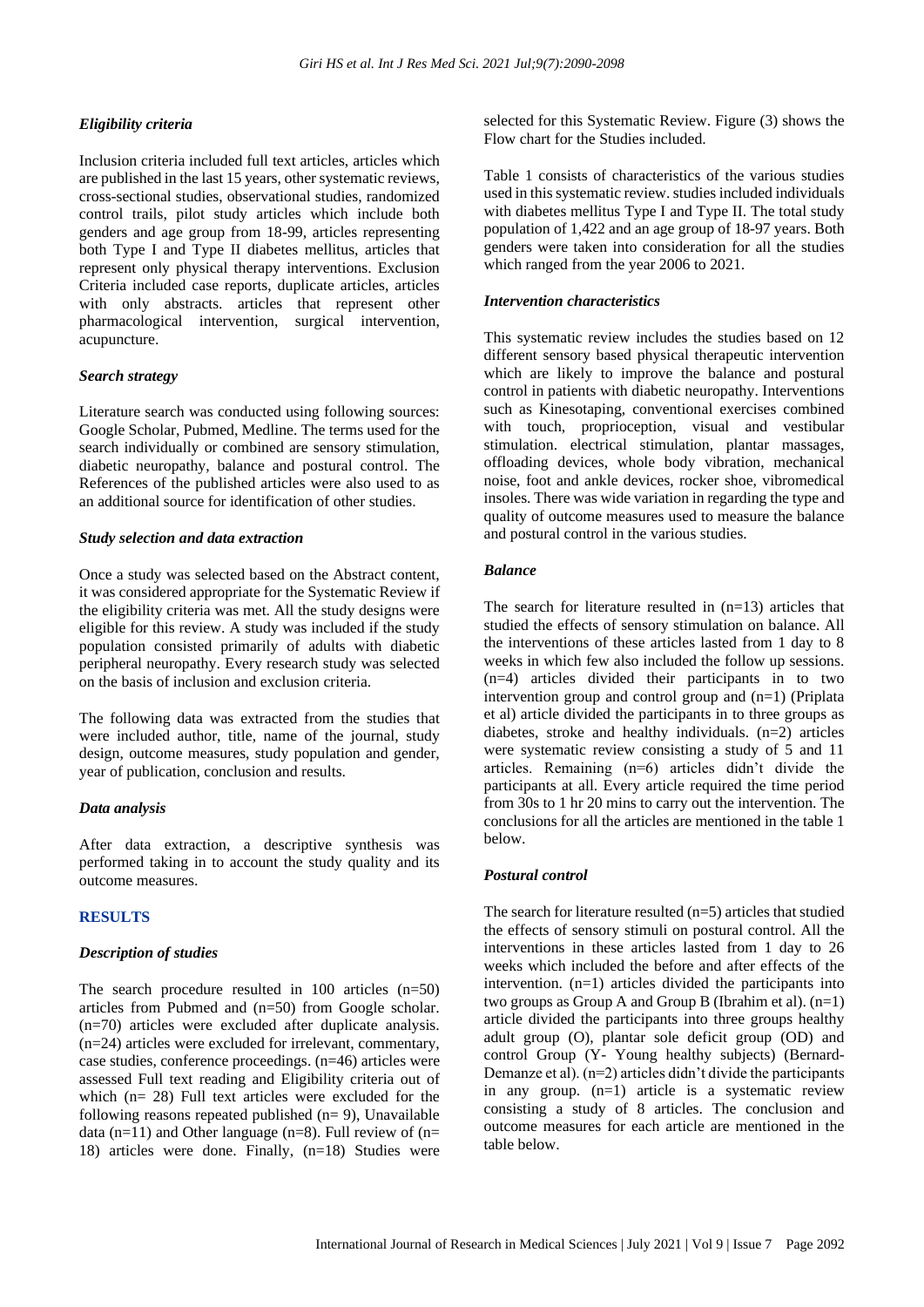# **Table 1: Studies included in the systematic review.**

| <b>Author</b>                                     | <b>Title</b>                                                                                                                                      | <b>Name of</b><br>journal and<br>year of<br>publication                   | <b>Sample</b><br>size                                   | Age/<br><b>Gender</b>                                   | <b>Outcome</b><br>measures                                                                                                                        | <b>Conclusion/Result</b>                                                                                                                                                                                                                                |
|---------------------------------------------------|---------------------------------------------------------------------------------------------------------------------------------------------------|---------------------------------------------------------------------------|---------------------------------------------------------|---------------------------------------------------------|---------------------------------------------------------------------------------------------------------------------------------------------------|---------------------------------------------------------------------------------------------------------------------------------------------------------------------------------------------------------------------------------------------------------|
| Akbari et<br>$al^{27}$                            | Effects of skin<br>stretch sensory<br>stimuli on<br>Balance in<br>patients with<br>diabetic<br>neuropathy                                         | J Nov<br>Physiother<br>2011                                               | $(n=17)$                                                | 44.99<br>$\pm 3.93$ years/<br><b>Both</b><br>Genders    | Balance indices:<br>Overall stability<br>index, Antero-<br>posterior<br>Stability Index,<br>Left-Right<br><b>Stability Index</b>                  | The study<br>concluded that<br>sensory stimuli<br>especially in legs is<br>able to reduce of<br>body sway and<br>improve balance.                                                                                                                       |
| Maruboynia<br>et al <sup>24</sup>                 | Significance of<br>sensory specific<br>intervention on<br>balance in Type<br>II Peripheral<br>diabetic<br>neuropathy<br>individual                | International<br>journal of<br>health<br>sciences and<br>research<br>2019 | $(n=30)$                                                | 50-65/ Both<br>Genders                                  | Exercises: Pain,<br>Touch,<br>Proprioception,<br>Visual and<br>vestibular<br>stimulation                                                          | The study<br>concluded that<br>sensory specific<br>balance exercises<br>are more effective<br>in making the<br>neuropathic<br>individuals more<br>stable                                                                                                |
| <b>Ibrahim</b> et<br>al <sup>26</sup>             | Effects of<br>Kinesiotape VS<br>Resistive<br>Exercises on<br>Dorsiflexors<br>Functional<br>Performance in<br>Diabetic<br>Peripheral<br>Neuropathy | Medical<br>journal of<br>Cairo<br>University<br>2020                      | $(n=40)$                                                | 50-60/ Both<br>Genders                                  | Parameters:<br>Muscle strength,<br>Functional<br>performance.                                                                                     | The present study<br>concluded that both<br>resistive exercises<br>and KinesioTM tape<br>improved strength<br>and patients'<br>functional<br>performance in DN.                                                                                         |
| Ghomian et<br>al <sup>15</sup>                    | Rocker outsole<br>shoe is not a<br>threat to<br>postural<br>stability in<br>patients with<br>diabetic<br>neuropathy                               | <b>SAGE</b><br>Journals<br>2016                                           | $(n=17)$                                                | $49.29 \pm 7.48$<br>years/Both<br>Genders               | <b>Motor Control</b><br>test: Center of<br>force<br>displacement,<br>Response<br>strength scale,<br>Response<br>latency.                          | The particular study<br>has concluded that<br>the Rocker shoe is<br>used to protect the<br>insensate foot and<br>results show that the<br>shoe doesn't<br>negatively impact<br>on the postural<br>stability in patients<br>with diabetic<br>neuropathy. |
| <b>Bernard-</b><br>Demanze et<br>al <sup>31</sup> | Can tactile<br>plantar<br>stimulation<br>improve<br>postural control<br>of persons with<br>superficial<br>plantar sensory<br>deficit?             | Aging<br>Clinical and<br>Experimenta<br>1 Research<br>2008                | $(n=30)$                                                | $30.3 \pm 6$ ,<br>$64.2 + 9/$<br><b>Both</b><br>Genders | Analysis: Sway<br>area, CoP mean<br>velocity and<br>mean RMS                                                                                      | The Findings of<br>this study conclude<br>that application of<br>tactile plantar<br>stimulation may<br>compensate a loss<br>of superficial<br>plantar sensitivity.                                                                                      |
| <b>Hijmans</b> et<br>al <sup>17</sup>             | Effects of<br>vibrating<br>insoles on<br>standing<br>balance in<br>diabetic<br>neuropathy                                                         | Journal of<br>Rehabilitatio<br>n Research<br>&<br>Developmen<br>t 45 2008 | Disable<br>d<br>$(n=17)$<br>nondisa<br>bled<br>$(n=15)$ | 40-60/ Both<br>Genders                                  | Mean velocity<br>of the Center of<br>Pressure<br>displacements in<br>Millimetres per<br>second, Root-<br>Mean-Square of<br>the<br>Anteroposterior | The study<br>concludes that<br>Random vibrations<br>applied to the<br>plantar surface of<br>the feet improved<br>balance only when<br>attention was<br>distracted.                                                                                      |

Continued.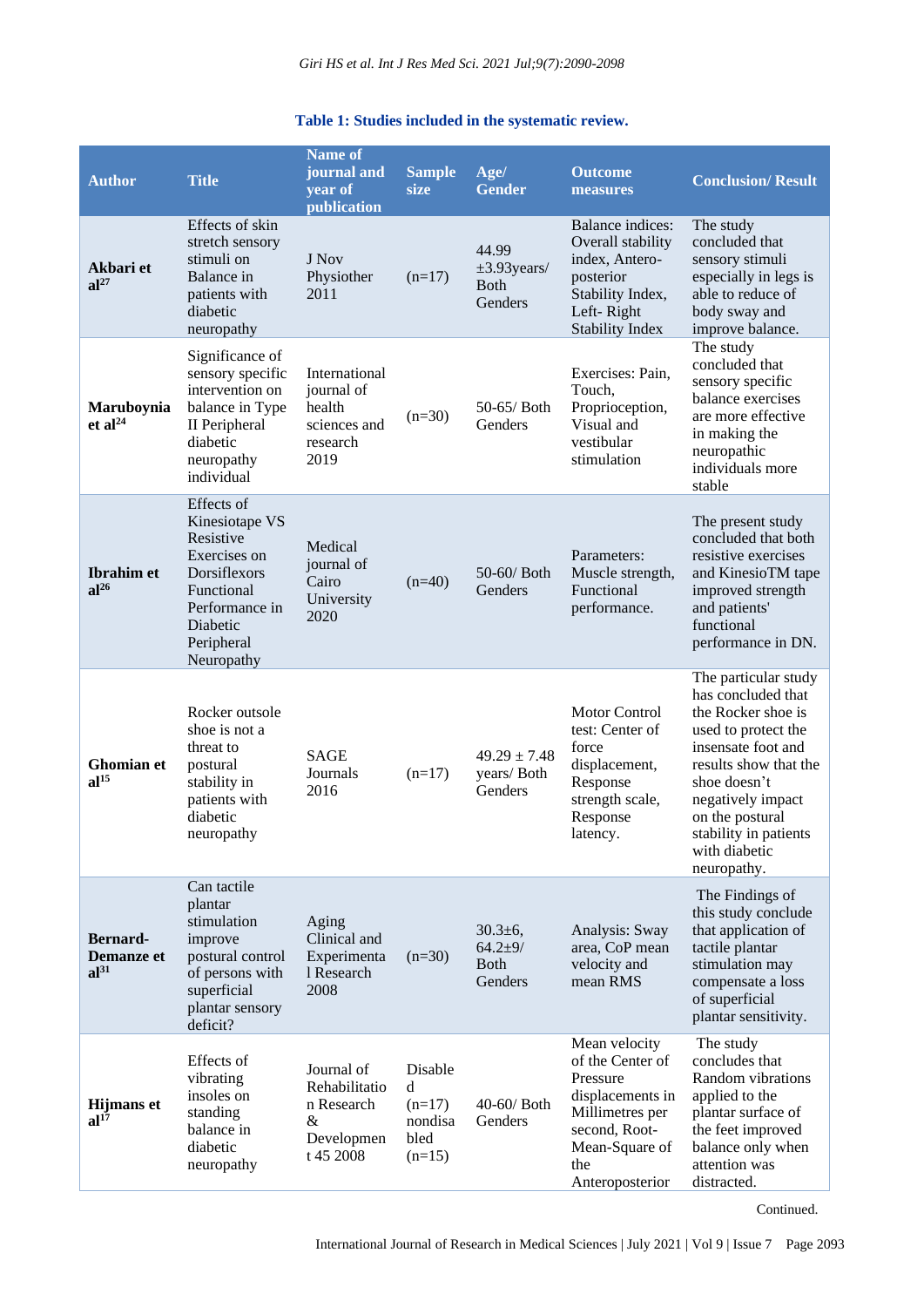| <b>Author</b>                   | <b>Title</b>                                                                                                                                                                                                                                | <b>Name of</b><br>journal and<br>year of<br>publication            | <b>Sample</b><br>size | Age/<br><b>Gender</b>                                                                                                                           | <b>Outcome</b><br>measures                                                                                                                                                                                    | <b>Conclusion/Result</b>                                                                                                                                                                                                                                                      |
|---------------------------------|---------------------------------------------------------------------------------------------------------------------------------------------------------------------------------------------------------------------------------------------|--------------------------------------------------------------------|-----------------------|-------------------------------------------------------------------------------------------------------------------------------------------------|---------------------------------------------------------------------------------------------------------------------------------------------------------------------------------------------------------------|-------------------------------------------------------------------------------------------------------------------------------------------------------------------------------------------------------------------------------------------------------------------------------|
|                                 |                                                                                                                                                                                                                                             |                                                                    |                       |                                                                                                                                                 | 8 and<br>Mediolateral<br>COP Velocity.                                                                                                                                                                        |                                                                                                                                                                                                                                                                               |
| Najafi <sup>18</sup>            | <b>Using Plantar</b><br>Electrical<br>Stimulation to<br>Improve<br>Postural<br><b>Balance</b> and<br>Plantar<br>Sensation<br><b>Among Patients</b><br>with Diabetic<br>Peripheral<br>Neuropathy: A<br>Randomized<br>Double Blinded<br>Study | Journal of<br><b>Diabetes</b><br>Science and<br>Technology<br>2017 | $(n=28)$              | $57.8 \pm 10.2/$<br>Male                                                                                                                        | Parameters: FES<br>-1 Questionnaire<br>(Fear of falling),<br>Balance, Gait.                                                                                                                                   | The research<br>concludes that the<br>effects seen with the<br>plantar electrical<br>stimulation system<br>offers the potential<br>for significant<br>clinical benefit, with<br>very low risk.                                                                                |
| El-Wishy et<br>al <sup>25</sup> | Effect of<br>Proprioceptive<br>Training<br>Program on<br>Balance in<br>Patients with<br>Diabetic<br>Neuropathy: A<br>controlled<br>randomized<br>study                                                                                      | Bull. Fac.<br>Ph. Th.<br>Cairo Univ.,<br>Vol. 17 2012              | $(n=28)$              | 35-50/ Both<br>Genders                                                                                                                          | Analysis:<br>overall stability<br>index; anterior-<br>posterior<br>stability index,<br>medial-lateral<br>stability index<br>and Berg<br>balance scale.                                                        | The research<br>concludes that<br>Proprioceptive<br>training along with<br>conventional<br>physiotherapy was<br>more effective than<br>conventional<br>physiotherapy alone<br>in improving<br>functional balance<br>and reducing<br>balance indices in<br>diabetic neuropathy |
| Ahmad et<br>al <sup>21</sup>    | Effect of<br>sensorimotor<br>training on<br>balance<br>measures and<br>proprioception<br>among middle<br>and older age<br>adults with<br>diabetic<br>peripheral<br>neuropathy                                                               | Gait and<br>Posture (74)<br>2019                                   | $(n=37)$              | Intervention<br>$: 52.87 \pm$<br>$4.58$ to<br>$66.75 \pm$<br>4.15,<br>Control G:<br>$51.75 \pm 5.7$<br>to 64.77 $\pm$<br>$4.6/$ Both<br>Genders | Measures:<br>Functional reach<br>test, Time up<br>and go, One leg<br>Stance, Postural<br>assessment,<br>Proprioception.                                                                                       | It is concluded that,<br>sensorimotor<br>training improves<br>static and dynamic<br>balance measures.<br>Proprioception<br>shows similar<br>improvement in<br>both age groups.                                                                                                |
| Thakral et<br>al <sup>19</sup>  | Electrical<br>Stimulation as<br>an Adjunctive<br>Treatment of<br>Painful and<br>Sensory<br>Diabetic<br>Neuropathy                                                                                                                           | Journal of<br><b>Diabetes</b><br>Science and<br>Technology<br>2013 | $(n=476)$             | 18-87/ Both<br>Genders                                                                                                                          | Measures: Pain<br>VAS,<br>Paresthesia,<br>Numbness,<br><b>Burning</b><br>sensations,<br>Sleep<br>disturbance,<br>Vibration<br>perception,<br>Daytime pain,<br>night-time pain,<br>Neuropathic<br>Symptom VAS, | The research<br>concludes that the<br>Electrical<br>stimulation is an<br>effective alternative<br>and adjunctive<br>therapy to current<br>interventions of<br>Diabetic neuropathy<br>for sensory and pian<br>neuropathy.                                                      |

Continued.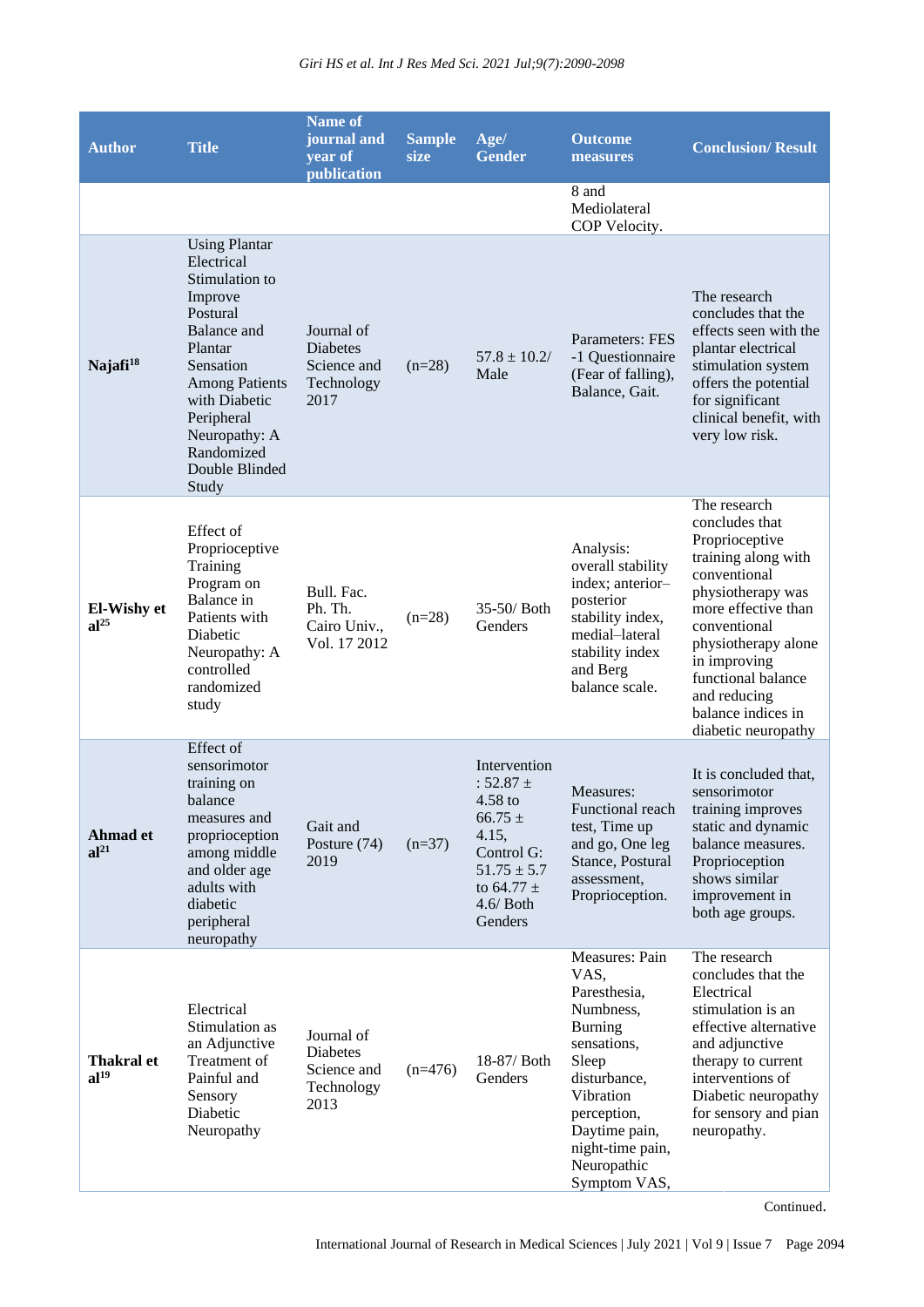| <b>Author</b>                   | <b>Title</b>                                                                                                                                                      | <b>Name of</b><br>journal and<br>year of<br>publication          | <b>Sample</b><br>size | Age/<br><b>Gender</b>                                                         | <b>Outcome</b><br>measures                                                                                                                                                                                                                                                                                             | <b>Conclusion/Result</b>                                                                                                                                                                                                        |
|---------------------------------|-------------------------------------------------------------------------------------------------------------------------------------------------------------------|------------------------------------------------------------------|-----------------------|-------------------------------------------------------------------------------|------------------------------------------------------------------------------------------------------------------------------------------------------------------------------------------------------------------------------------------------------------------------------------------------------------------------|---------------------------------------------------------------------------------------------------------------------------------------------------------------------------------------------------------------------------------|
| Yümin et<br>al <sup>29</sup>    | The effect of<br>foot plantar<br>massage on<br>balance and<br>functional reach<br>in patients with<br>type II diabetes                                            | An<br>International<br>Journal of<br>Physical<br>Therapy<br>2017 | $(n=38)$              | $>$ _40/Both<br>genders                                                       | <b>Measures: Time</b><br>up and go test,<br>One-Leg<br>standing test,<br>Functional<br>Reach test.                                                                                                                                                                                                                     | This study<br>concluded that<br>plantar massage<br>provides significant<br>gains in balance,<br>functional mobility<br>and reach<br>immediately after<br>the intervention.                                                      |
| Paton et al <sup>14</sup>       | Getting the<br>right balance:<br>insole design<br>alters the static<br>balance of<br>people with<br>diabetes and<br>neuropathy                                    | Journal of<br>Foot and<br>Ankle<br>Research<br>2016              | $(n=50)$              | Not given                                                                     | Measures:<br>Standing<br>Balance,<br>Perceived<br>Stability, Step<br>Reaction Time.                                                                                                                                                                                                                                    | The particular study<br>conclude that<br>Insoles have an<br>effect on Static<br>Balance but not on<br><b>Stepping Reaction</b><br>time and is also<br>independent of<br>neuropathy severity.                                    |
| Priplata et<br>$al^{20}$        | Noise-<br>Enhanced<br><b>Balance Control</b><br>in Patients with<br>Diabetes and<br>Patients with<br><b>Stroke</b>                                                | Annals of<br>Neurology<br>2006                                   | $(n=42)$              | 38-81 for<br>Diabetes<br>and 31-90<br>for stroke /<br><b>B</b> oth<br>Genders | Five traditional<br>sway parameters<br>were computed:<br>the mean<br>stabilogram<br>radius<br>(measured in<br>millimetres), the<br>area swept by<br>the stabilogram<br>over time<br>$(mm2)$ , the<br>maximum<br>radius of sway<br>(mm), and the<br>range of the AP<br>and ML<br>excursions<br>$(mm)$ ,<br>respectively | This study<br>concludes that<br>noise-based devices<br>can provide benefit<br>to patients with<br>sensorimotor<br>deficits that are of a<br>peripheral origin<br>and also reduce<br>postural sway.<br>(diabetic<br>neuropathy). |
| <b>Horstink et</b><br>$al^{30}$ | Effects of<br>offloading<br>devices on<br>static and<br>dynamic<br>balance in<br>patients with<br>diabetic<br>peripheral<br>neuropathy: A<br>systematic<br>review | Reviews in<br>Endocrine<br>and<br>Metabolic<br>Disorders<br>2021 | $(n=160)$             | 22-71/ Both<br>Genders                                                        | Measure: Static<br>Balance and<br>Dynamic<br>Balance.                                                                                                                                                                                                                                                                  | The study<br>concluded that the<br>offloading device<br>shows negative<br>effect on the static<br>balance control and<br>doesn't show any<br>evidence of negative<br>effect on dynamic<br>Balance control.                      |
| Cham et al <sup>22</sup>        | Effects of<br>vibro-medical<br>insoles with and<br>without<br>vibrations on<br>balance control<br>in diabetic<br>patients with                                    | Journal of<br>Biomechanic<br>s 2020                              | $(n=20)$              | 40-60/ Both<br>Genders                                                        | Center of<br>Pressure,<br>Standard<br>Deviation<br>(Anteroposterior<br>, Mediolateral)                                                                                                                                                                                                                                 | The Particular study<br>Concludes that the<br>Vibro-Medical<br>Insoles improve<br><b>Patients Balance</b><br>control.                                                                                                           |

Continued.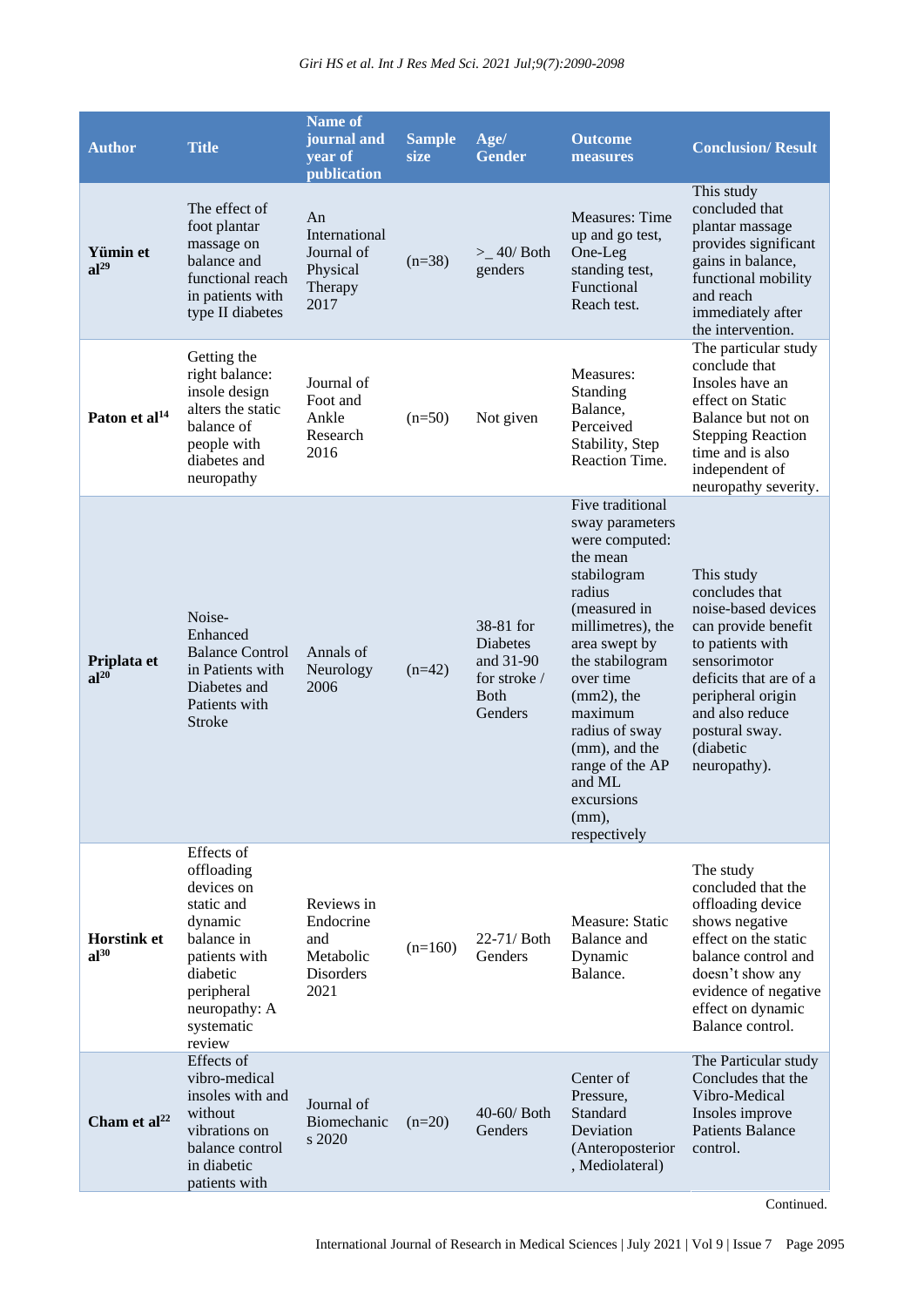| <b>Author</b>                          | <b>Title</b>                                                                                                                                                                                          | <b>Name of</b><br>journal and<br>year of<br>publication                        | <b>Sample</b><br>size | Age/<br><b>Gender</b>  | <b>Outcome</b><br>measures                                                                                                                                                                           | <b>Conclusion/Result</b>                                                                                                                                                                                                   |
|----------------------------------------|-------------------------------------------------------------------------------------------------------------------------------------------------------------------------------------------------------|--------------------------------------------------------------------------------|-----------------------|------------------------|------------------------------------------------------------------------------------------------------------------------------------------------------------------------------------------------------|----------------------------------------------------------------------------------------------------------------------------------------------------------------------------------------------------------------------------|
|                                        | mild-to-<br>moderate<br>peripheral<br>neuropathy                                                                                                                                                      |                                                                                |                       |                        |                                                                                                                                                                                                      |                                                                                                                                                                                                                            |
| Cham et al <sup>28</sup>               | The clinical and<br>biomechanical<br>effects of<br>subthreshold<br>random noise<br>on the plantar<br>surface of the<br>foot in diabetic<br>patients and<br>elder people: A<br>systematic<br>review    | The<br>International<br>Society for<br>Prosthetics<br>and<br>Orthotics<br>2016 | $(n=337)$             | 25-84/ Both<br>Genders | <b>Balance</b><br>stability, Spatial<br>Gait Parameters,<br>Gait variability,<br>VPT, Balance<br>Control,<br>Postural sway,<br>Fine touch<br>sensitivity,<br>Vibrotactile<br>detection<br>threshold. | The conclusion of<br>the study was that<br>the subthreshold<br>random noise on the<br>plantar surface of<br>the foot improved<br>balance and<br>sensation in the<br><b>Diabetic Patients</b><br>and the elderly<br>people. |
| Cham et al <sup>16</sup>               | The Effects of a<br>Vibro-Medical<br>Insole on<br>Sensation and<br><b>Plantar Pressure</b><br>Distribution in<br><b>Diabetic</b><br>Patients with<br>Mild-to-<br>Moderate<br>Peripheral<br>Neuropathy | Clinical<br>Biomechanic<br>s 2018                                              | $(n=20)$              | 40-60/ Both<br>Genders | Shoe mean<br>pressure, Vibro<br>medical insole<br>with random<br>noise<br>mean pressure,<br>Vibro-medical<br>insole without<br>random noise<br>mean pressure.                                        | The Results<br>obtained from the<br>study concluded that<br>vibro-medical insole<br>can alter the peak<br>plantar pressure and<br>random noise can<br>improve pressure<br>sensation in diabetic<br>patients.               |
| <b>Cloutier et</b><br>al <sup>23</sup> | Prolonged<br>Mechanical<br><b>Noise Restores</b><br>Tactile Sense in<br>Diabetic<br>Neuropathic<br>Patients                                                                                           | The<br>International<br>Journal of<br>Lower<br>Extremity<br>Wounds<br>2009     | $(n=20)$              | 21-80/ Both<br>Genders | Vibration<br>perception<br>threshold                                                                                                                                                                 | The Conclusion of<br>this study is that<br>Prolong application<br>of mechanical noise<br>in can cause<br>improvement in the<br>nerve function of<br>diabetic neuropathy<br>patients                                        |

#### **DISCUSSION**

The aim of this review was to highlight the sensory stimulation interventions effects on the balance and postural control. The systematic review has shown that among the stated outcome measures Berg balance scale, Time up and Go, VAS, fear of falling, proprioception and postural sway are the primary studies used for the assessment of the balance and postural control. The 18 studies related to the effects of sensory stimulation on balance and postural control imply that in Kinesotaping the particular stimuli apply a skin stretch force which provides an additional sensory input rather than a fixed spatial reference frame enhancing the detection of movement, instead of providing a direct stabilizing torque. Kinesiotaping with resistive exercise have also shown a remarkable improvement in muscle strength and functional performance. Whereas in case of sensory specific exercises the somatosensory input can increase the sensitivity of the receptors by improving balance. Adding the visual, vestibular inputs and altering the support surfaces forced the participants to regulate balance. Proprioceptive training can produce swaying movements by firing the cutaneous mechanoreceptors in the foot. In proprioceptive training the old age group shows less improvement in static balance as compared to middle age group due to the physiological factors of ageing, such as the difference in the presentation of muscular power, reduced neuromuscular control, and increased severity of diabetic neuropathy with increasing age.

The Rockers outsole shoes are indicated either for precaution of metatarsal head ulcers related to diabetic neuropathy. The negative heel rocker sole within which the height of the outsole beneath the heel is that the same as, or lesser than the height beneath the ball of the foot, shifts weight-bearing forces to the foot and midfoot. It does not affect the Posture negatively and is prescribed for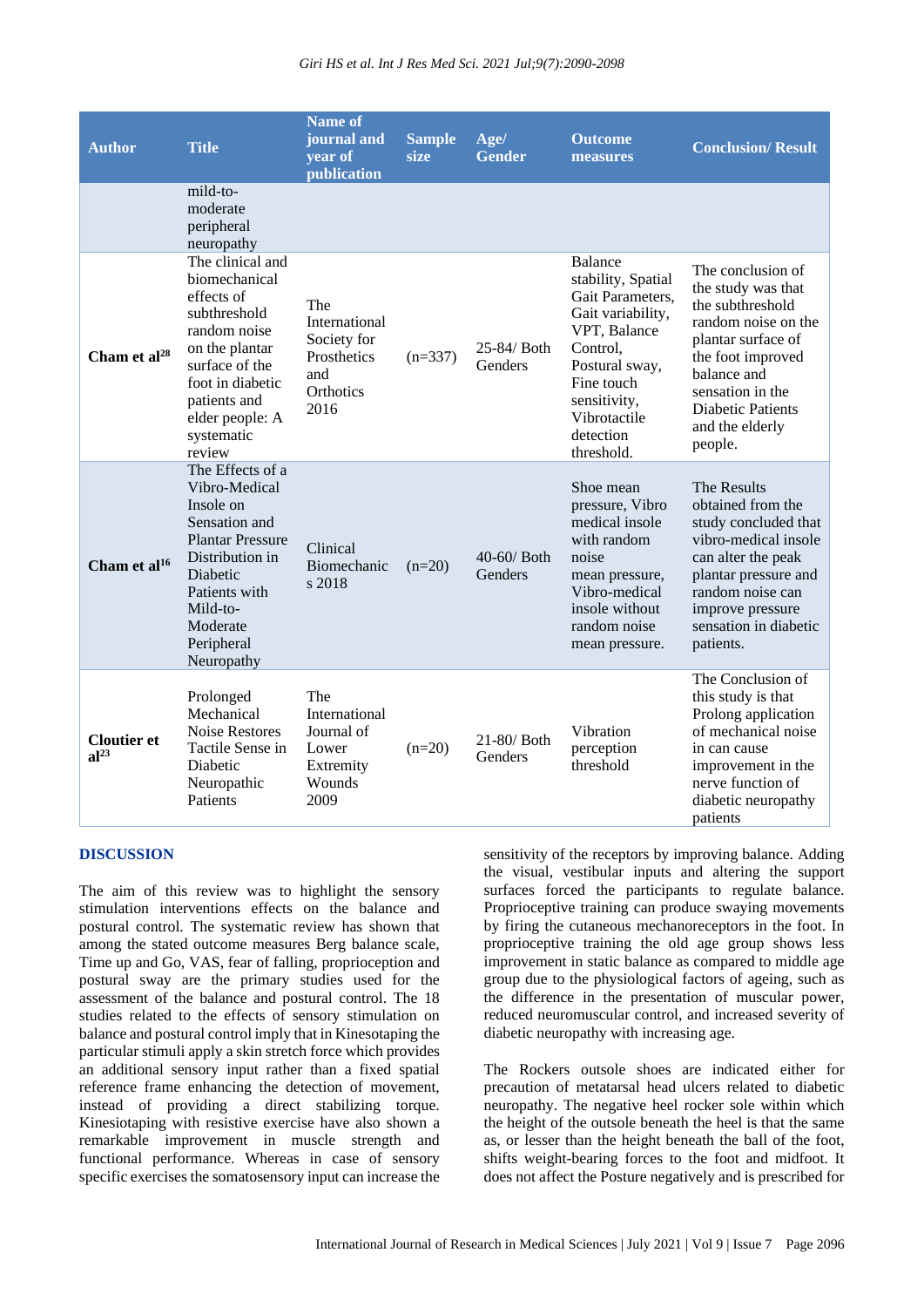foot ulceration. Softness of insole may compromise the stability as multiple contact areas causes decreased pressure, decrease in somatosensory feedback, causing decrease in Balance. Textured covers decrease negative effects of insoles on balance. The textured surfaces create focal points of skin stretch and indentation pressure to generate increased SAII and SAI afferent firing. Quiet standing provides the stable indentation stimulus at the fundamental position required for afferent firing. On the other hand, Vibro-medical insoles increases local pressure due to vibratory motors. The longitudinal arch support and the metatarsal pad, the material, thickness, and stiffness of the insole may also affect the balance. In a recent study the vibrating insoles state that the improvement in tactile sensation was present only when SR was active and that the therapeutic effects diminished once the SR stimulation was removed. Hence, long term application of this technique may conclude in improvement in tactile perception.

Recent study stated that decrease in RMS for CoP motions in ML axis leads to increases in patient sensitivity to data within the ML axis. Thus, the postural sway in the ML direction that our subjects exhibited after training indicate higher balance performance. In case of interaction between the vibration and attention there is decrease in COP velocity within the AP direction and not the ML direction. One Explanation is that COP velocity within the AP direction was comparatively more influenced by the added ADT (without vibration) than within the ML direction. A second explanation can be that plantar cutaneous mechanoreceptors play a more important role in the control of COP within the AP direction.

Plantar electrical stimulation has shown improvement in plantar skin perfusion which explains the recovery of plantar sensations. Diminished local blood flow will initiate oxidative stress and the release of component that impede the normal passage of neurological signals. Bosi and co-authors stated decrease in vibration perception threshold and a rise in monofilament detection when electrical stimulation treatment provided. A specific improvement in symptoms of paresthesias and numbness with electrical stimulation were noticed. Plantar massages on the other hand once a week were given for 10 weeks to one group and other group was given Relaxation exercise, the authors discovered that tactile massage and relaxation exercises caused an increase in the subjects' quality of life.

Recent studies have stated that mechanical noise causes little changes in strain on the receptor membrane that translate to little fluctuations in receptor transmembrane potentials through changes in ion permeability. Because the membrane part depolarizes, the potential of the neuron is brought nearer to the brink for firing an action potential within the presence of a weak signal. It effectively becomes supersensitive to extra mechanical stimulation or input. Similarly, the subthreshold random noise would affect the permeability of ion channels by directly stimulating the nerve receptor ending such as muscle spindle. According to the gate-control theory of pain, the impulses transmitted through the large fibers incline to be blocked in the spinal cord. The transmission of impulses by the small fibers is more accelerated.

## **CONCLUSION**

Based on our analysis results, most of the study stated that vibration, plantar massages, Kinesiotaping, rocker shoe, Vibromedical insole, conventional exercises with proprioception stimulation, mechanical noise have shown significant difference on balance and postural control. Whereas, offloading devices did not show any remarkable variance. The currently existing studies require a clear recommendation on whether which intervention is more effective. Thus, longer duration studies are required to improve balance and postural control in diabetic neuropathy.

*Funding: No funding sources Conflict of interest: None declared Ethical approval: Not required*

#### **REFERENCES**

- 1. Abdissa D, Hamba N, Kene K, Bedane DA, Etana G, Muleta D et al. Prevalence and Determinants of peripheral neuropathy among type 2 adult diabetes patients attending Jimma university medical center, southwest Ethiopia, 2019, an institutional-based cross-sectional study. Journal of Diabetes Research. 2020;2020.
- 2. Saeedi P, Petersohn I, Salpea P, Malanda B, Karuranga S, Unwin N et al. Global and regional diabetes prevalence estimates for 2019 and projections for 2030 and 2045: Results from the International Diabetes Federation Diabetes Atlas, 9th edition. Diabetes Res Clin Pract. 2019;157:107843.
- 3. Mellitus D. Diagnosis and classification of diabetes mellitus. Diabetes care. 2005;28(S37):S5-10.
- 4. Brown MJ, Asbury AK. Diabetic neuropathy. Annals of Neurology: Official Journal of the American Neurological Association and the Child Neurology Society. 1984;15(1):2-12.
- 5. Boulton AJ, Gries FA, Jervell JA. Guidelines for the diagnosis and outpatient management of diabetic peripheral neuropathy. Diabet Med. 1998;15(6):508- 14.
- 6. Papatheodorou K, Banach M, Edmonds M, Papanas N, Papazoglou D. Complications of Diabetes. J Diabetes Res. 2015;2015:189525.
- 7. Podwall D, Gooch C. Diabetic neuropathy: clinical features, etiology, and therapy. Curr Neurol Neurosci Rep. 2004;4(1):55-61.
- 8. Magrinelli F, Briani C, Romano M, Ruggero S, Toffanin E, Triolo G, Peter GC, Praitano M, Lauriola MF, Zanette G, Tamburin S. The association between serum cytokines and damage to large and small nerve fibers in diabetic peripheral neuropathy. Journal of diabetes research. 2015;2015.